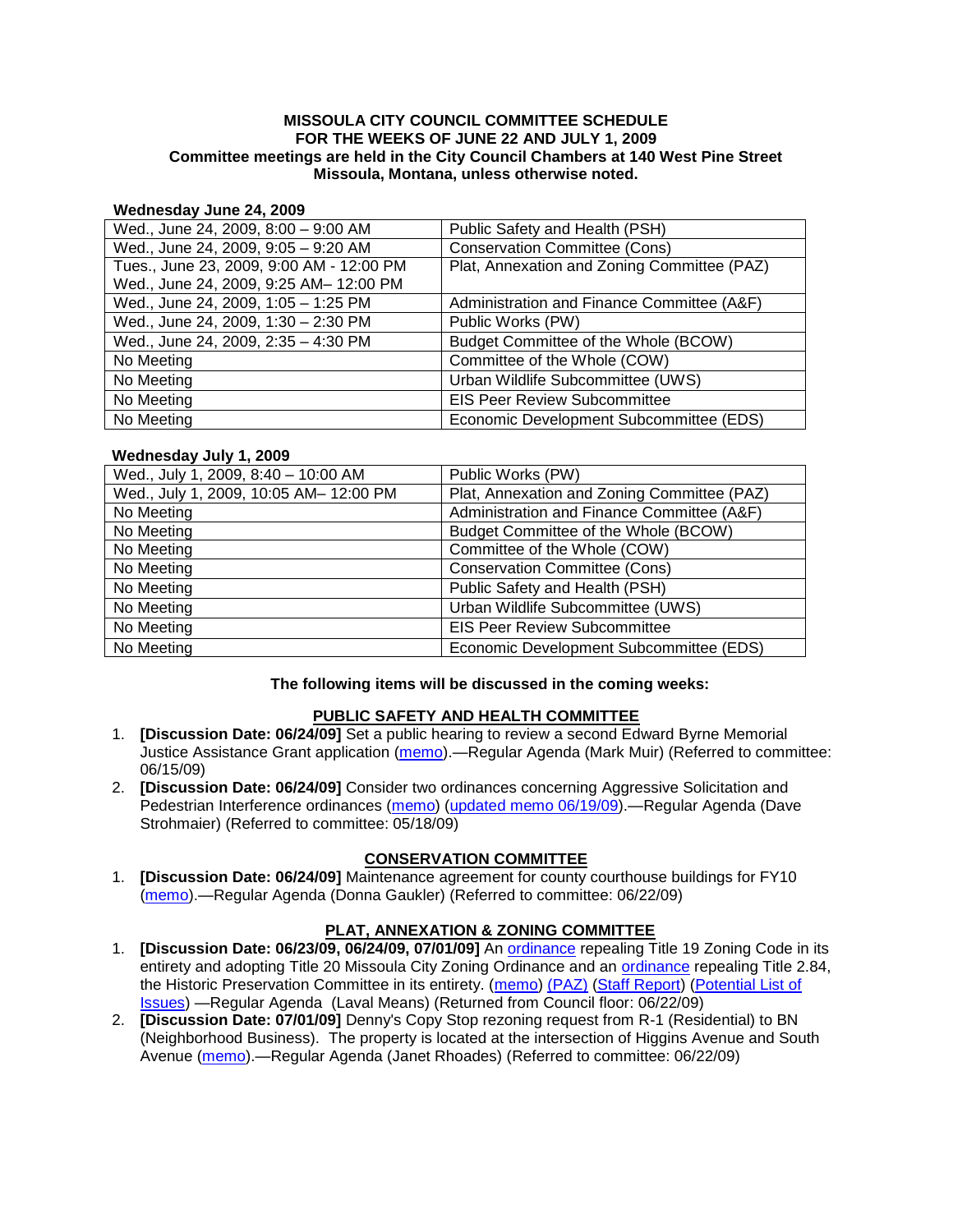# **ADMINISTRATION AND FINANCE COMMITTEE**

1. **[Discussion Date: 06/24/09]** Resolution amending FY 09 action plan and awarding supplemental Community Development Block Grant (CDBG) funds [\(memo\)](http://www.ci.missoula.mt.us/DocumentView.aspx?DID=1639).—Regular Agenda (Mike Barton) (Referred to committee: 06/22/09)

# **PUBLIC WORKS COMMITTEE**

- 1. **[Discussion Date: 06/24/09]** Recommendation to award the Dickens Street lift station replacement contract to Patterson Enterprises for \$74,254.90 [\(memo\)](http://www.ci.missoula.mt.us/DocumentView.aspx?DID=1644).—Regular Agenda (Starr Sullivan) (Referred to committee: 06/22/09)
- 2. **[Discussion Date: 06/24/09]** Change order #7 to Project #07-006 E. Main/Ryman sewer and street construction contract with Patterson Enterprises [\(memo\)](http://www.ci.missoula.mt.us/DocumentView.aspx?DID=1645).—Regular Agenda (Monte Sipe) (Referred to committee: 06/22/09)
- 3. **[Discussion Date: 06/24/09]** West Reserve Phase 3 sewer and water project update [\(memo\)](http://www.ci.missoula.mt.us/DocumentView.aspx?DID=1646).— Regular Agenda (Gregg Wood) (Referred to committee: 06/22/09)
- 4. **[Discussion Date: 06/24/09]** Approve and authorize the Mayor to sign a contract with the Montana Department of Transportation for CMAQ 8199 (87) for the Bicycle-Pedestrian Program [\(memo\)](http://www.ci.missoula.mt.us/DocumentView.aspx?DID=1655).— Regular Agenda (Phil Smith) (Referred to committee: 06/22/09)
- 5. **[Discussion Date: 07/01/09]** Resolution to order alley approach improvements project 09-037 Block 73, school addition between Cowper and Bulwer St [\(memo\)](http://www.ci.missoula.mt.us/DocumentView.aspx?DID=1647).—Regular Agenda (Doug Harby) (Referred to committee: 06/22/09)
- 6. **[Discussion Date: 07/01/09]** Miller Creek road improvements WGM Group agreement amendment no. 3 [\(memo\)](http://www.ci.missoula.mt.us/DocumentView.aspx?DID=1643).—Regular Agenda (Monte Sipe) (Referred to committee: 06/22/09)
- 7. **[Discussion Date: 07/01/09]** Discussion on new yield to bus legislation. [\(memo\)](http://www.ci.missoula.mt.us/DocumentView.aspx?DID=1664) Regular Agenda (Jason Wiener) (Referred to committee: 06/22/09)

# **BUDGET COMMITTEE OF THE WHOLE**

1. Resolution fixing the annual appropriations for the Fiscal Year 2010 budget [\(memo\)](ftp://ftp.ci.missoula.mt.us/Packets/Council/2009/2009-04-20/Referrals/FY2010BudgetAppropriations.pdf).—Regular Agenda (Brentt Ramharter) (Referred to committee: 04/20/09)

## 

### **The following items have been referred to City Council committees, but the committees will not discuss them in the coming week:**

# **PUBLIC SAFETY AND HEALTH COMMITTEE**

- 1. Police Department Update Ongoing in Committee. (Mark Muir)
- 2. Fire Department Update Ongoing in Committee (Mike Painter)
- 3. Health Department Update Ongoing in Committee. (Ellen Leahy)
- 4. An [ordinance](ftp://ftp.ci.missoula.mt.us/Packets/Council/2007/2007-02-05/07-01-31 Helmet and bikes psh.htm) amending Chapter 10.42 of the Missoula Municipal Code entitled "Bicycles" that would require minors to wear headgear while bicycling on streets, roadways, sidewalks, alleys and trails; and holding responsible the parent or guardian of a minor found to be in violation of this ordinance. [\(Alternative Ordinance\)](ftp://ftp.ci.missoula.mt.us/Packets/Council/2007/2007-02-26/07-02-19_Alternative_Helmet_and_bikes.htm) [\(PS&H\)](ftp://ftp.ci.missoula.mt.us/Packets/Council/2007/2007-02-05/070131psh.pdf) (Returned from Council floor: 2/26/07)
- 5. Update on the Police facility project. [\(memo\)](ftp://ftp.ci.missoula.mt.us/Packets/Council/2008/2008-05-12/Referrals/Buildingpresentationreferral.htm) Regular Agenda (Mark Muir)(Referred to committee: 05/12/08)
- 6. An [ordinance](ftp://ftp.ci.missoula.mt.us/Packets/Council/2008/2008-12-15/2008CatOrdinanceAmendment%5B1%5D.pdf) amending Missoula Municipal Code Chapter 6.09 entitled "Missoula Cat Ordinance" section 6.09.010 through 6.09.090 to amend definitions, to limit the number of cats over the age of four months that a person, family, or household can harbor, keep, or maintain to five and to enact other general amendments. [\(PS&H\)](ftp://ftp.ci.missoula.mt.us/Packets/Council/2008/2008-12-15/081210psh.pdf) (Returned from Council floor: 01/12/09)
- 7. An [ordinance](ftp://ftp.ci.missoula.mt.us/Packets/Council/2008/2008-12-15/DogOrdinance--PSHrevisions.pdf) amending Missoula Municipal Code Title 6 entitled "Animals" generally amending Chapter 6.04 entitled "Animals Running at Large" and Chapter 6.08 entitled "Dogs and Pet Shops," increasing the fee when an animal is impounded and establishing a fee for a boarding kennel license. [\(PS&H\)](ftp://ftp.ci.missoula.mt.us/Packets/Council/2008/2008-12-15/081210psh.pdf) (Returned from Council floor: 01/12/09)
- 8. Discussion on the MRL herbicide program within the city limits [\(memo\)](ftp://ftp.ci.missoula.mt.us/Packets/Council/2009/2009-05-18/Referrals/MRLWeedSprayingReferral.pdf).—Regular Agenda (Bob Jaffe) (Referred to committee: 05/18/09)
- 9. Approve and authorize the Mayor to sign towing contract for abandoned vehicles [\(memo\)](http://www.ci.missoula.mt.us/DocumentView.aspx?DID=1624).—Regular Agenda (Greg Amundsen) (Referred to committee: 06/22/09)
- 10. Approve and authorize the Mayor to sign a towing contract [\(memo\)](http://www.ci.missoula.mt.us/DocumentView.aspx?DID=1625).—Regular Agenda (Greg Amundsen) (Referred to committee: 06/22/09)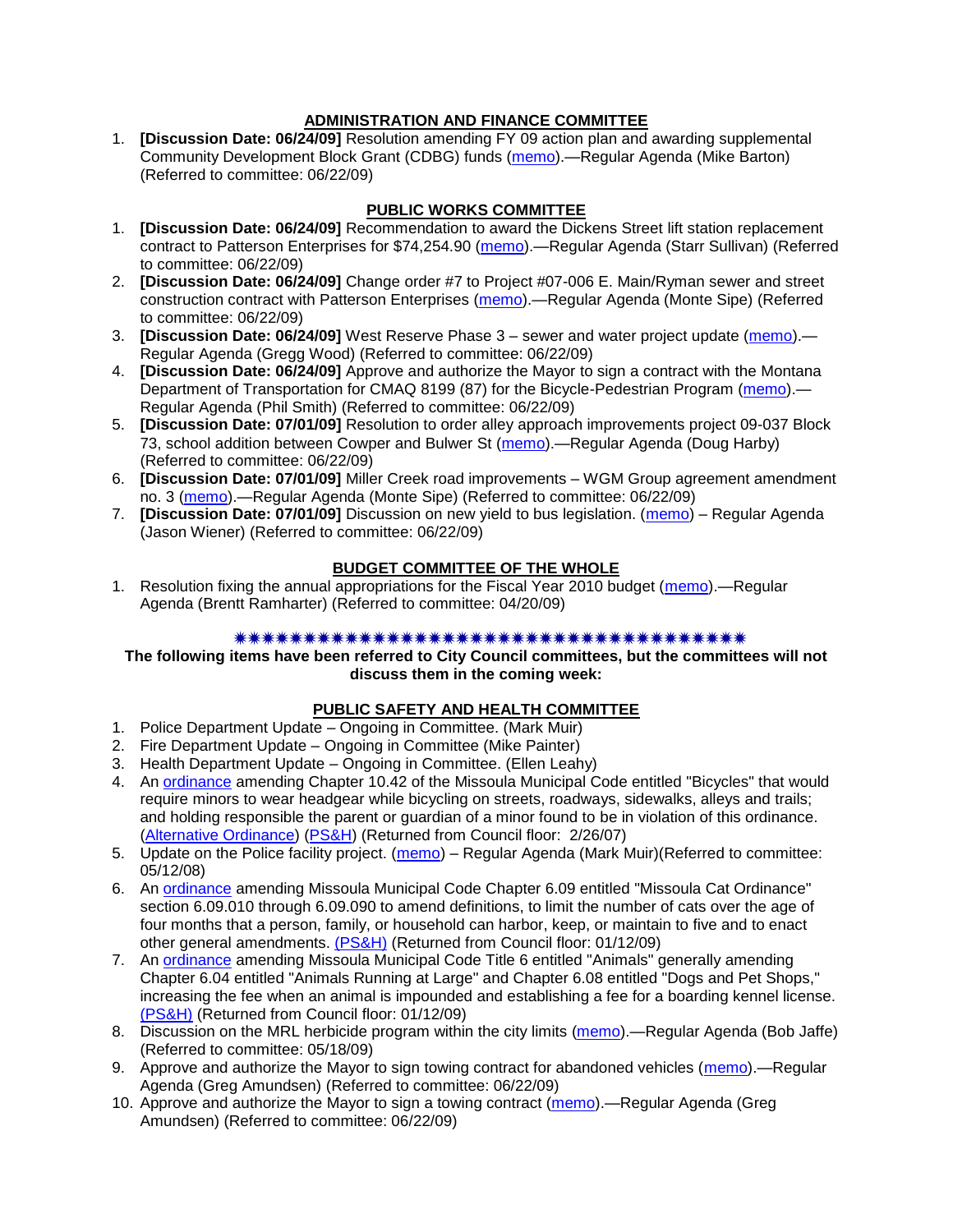# **CONSERVATION COMMITTEE**

- 1. Discuss the ownership, licensing and permitting for Brennan's Wave [\(memo\)](ftp://ftp.ci.missoula.mt.us/Packets/Council/2008/2008-09-08/Referrals/ReferralBrennansWaveLicensing.pdf)—Regular Agenda (Donna Gaukler) (Referred to committee: 09/08/08)
- 2. Approve construction contracts for Phase 1 of White Pine Park Construction [\(memo\)](ftp://ftp.ci.missoula.mt.us/Packets/Council/2009/2009-02-09/Referrals/ReferralWhitePinePark(2).pdf).—Regular Agenda (Donna Gaukler) (Referred to committee: 02/09/09)
- 3. A policy statement for enhanced forest practices [\(memo\)](ftp://ftp.ci.missoula.mt.us/Packets/Council/2009/2009-02-23/Referrals/Forest_Practices_Referral.pdf).—Regular Agenda (Marilyn Marler and Ben Schmidt) (Referred to committee: 02/23/09)
- 4. Goal setting with Greenhouse Gas and Energy Conservation Team [\(memo\)](ftp://ftp.ci.missoula.mt.us/Packets/Council/2008/2008-09-08/Referrals/GGECTdialog.pdf)—Regular Agenda (Pam Walzer) (Referred to committee: 09/08/08)
- 5. Discussion of fundraising efforts to restore the Greenough Park Footbridge [\(memo\)](http://www.ci.missoula.mt.us/DocumentView.aspx?DID=1657).—Regular Agenda (Dave Strohmaier)

# **PLAT, ANNEXATION & ZONING COMMITTEE**

- 1. Annexation. (see separate list at City Clerk's Office for pending annexations) (Ongoing in Committee)
- 2. Update the Rattlesnake Valley Comprehensive Plan Amendment [\(memo\)](ftp://ftp.ci.missoula.mt.us/Packets/Council/2007/2007-04-02/Referrals/Rattlesnake_Plan_Update_referral.pdf).—Regular Agenda (Dave Strohmaier) (Referred to committee: 04/02/07)
- 3. Discuss council's interest in pursuing a negotiated settlement over disputed trail conditions for Clark Fork Terrace No. 2 Subdivision [\(memo\)](ftp://ftp.ci.missoula.mt.us/Packets/Council/2008/2008-02-25/Referrals/Clark_Fork_Terrace_2.pdf).—Regular Agenda (Mayor Engen/Jim Nugent) (Referred to committee: 02/25/08)
- 4. Request to rezone the property legally described as Lot 3 of Scott Street Lots Subdivision, located in Section 16, T13N, R19W, P.M.M. form D (Industrial) to I-1 (Light Industrial), based on the finding of fact and conclusions of law. (PAZ [05/21/08\)](ftp://ftp.ci.missoula.mt.us/Packets/Council/2008/2008-06-02/080521paz.pdf) (Returned from Council floor: 6/2/08)
- 5. Correct the conflict in the height calculation regulations, between written language (a building envelope shall be established by showing the maximum vertical height allowed by zoning from finished grade) and the drawing on [page 151 o](ftp://www.co.missoula.mt.us/opg2/Documents/CurrentRegulations/CityZoningTitle19/CH19.67Hillside.pdf)f the [Zoning Ordinance.](ftp://www.co.missoula.mt.us/opg2/Documents/CurrentRegulations/CityZoningTitle19/CityOrdinanceLP.htm)--Regular Agenda (Ed Childers) (Referred to committee: 3/27/06)
- 6. Ongoing discussion of City planning issues with members of the Planning Board.--Regular Agenda (Bob Jaffe) (Referred to committee: 3/20/06)
- 7. Discussion on assuring the currency of growth policy amendments [\(memo\)](ftp://ftp.ci.missoula.mt.us/Packets/Council/2008/2008-09-08/Referrals/Plan_updates.pdf)—Regular Agenda (Dave Strohmaier) (Referred to committee: 09/08/08)
- 8. Consider an interim emergency ordinance for proposed amendments to the City Zoning Ordinance, Chapter 19.90 Signs [\(memo\)](ftp://ftp.ci.missoula.mt.us/Packets/Council/2008/2008-12-15/Referrals/ElectronicSignOrdinanceMemo.pdf).—Regular Agenda (Tom Zavitz) (Referred to committee: 12/15/08)
- 9. Consolidated Public Review Draft of the Missoula City Zoning Ordinance submitted by Duncan Associates to the Missoula Consolidate Planning Board for its review and recommendation [\(memo\)](ftp://ftp.ci.missoula.mt.us/Packets/Council/2009/2009-02-09/Referrals/CodeRewritetoPBMemo.pdf).—Regular Agenda (Roger Millar) (Referred to committee: 02/09/09)
- 10. Discussion of OPG's [task list](ftp://ftp.ci.missoula.mt.us/Packets/Council/2008/2008-07-07/UITaskList.pdf) and workload [\(Urban Initiatives work plan\)](ftp://ftp.ci.missoula.mt.us/Packets/Council/2006/2006-06-12/Referrals/Urban_Init.htm).—Regular Agenda (Mike Barton) (Referred to committee: 06/12/06)
- 11. Develop policies and procedures regarding ag land mitigation [\(memo\)](http://www.ci.missoula.mt.us/DocumentView.aspx?DID=1272).—Regular Agenda (Lyn Hellegaard) (Referred to committee: 06/01/09)
- 12. [Petition 9428—](http://www.ci.missoula.mt.us/DocumentView.aspx?DID=1593)Peters Properties LLC; 208 Montana Avenue and 210-212 Montana Avenue; Part of Lot 17, All of Lots 18-20 of Block 32 of East Missoula Addition; Geocode #220024117020000; Petition for Annexation

# **ADMINISTRATION AND FINANCE COMMITTEE**

- 1. Approve claims. (Ongoing) (Consent Agenda)
- 2. Approve journal vouchers. (Ongoing) (Consent Agenda)
- 3. Approve budget transfers. (Ongoing) (Consent Agenda)
- 4. Update from the Missoula Performing Arts Center [\(memo\)](ftp://ftp.ci.missoula.mt.us/Packets/Council/2008/2008-04-07/Referrals/Performing_Arts_Center.pdf).—Regular Agenda (Dave Strohmaier) (Referred to committee: 04/07/08)
- 5. [Resolution](ftp://ftp.ci.missoula.mt.us/Packets/Council/2008/2008-09-22/referrals/Sewerrateresolution.pdf) revising the City's sewer use fee structure and increasing sanitary sewer rates by 5% per year for four years to support infrastructure improvements required to operate the city's sanitary sewer system. [\(A&F\)](ftp://ftp.ci.missoula.mt.us/Packets/Council/2008/2008-10-06/081001af.pdf) [\(Slideshow presentation as a webpage\)](ftp://ftp.ci.missoula.mt.us/Packets/Council/2008/2008-11-03/2008-11-03SewerUserRateIncrease_files/frame.htm) (Returned from Council floor: 11/03/08)
- 6. An ordinance amending the municipal code as it relates to bike licensing.  $(A&F)$  (Returned from council floor: 12/15/08)
- 7. Amend City Council Rule 21(a) to clarify quorum requirements [\(memo\)](ftp://ftp.ci.missoula.mt.us/Packets/Council/2008/2008-04-28/Referrals/CouncilRule21aReferral.pdf).—Regular Agenda (Jason Wiener) (Referred to committee: 04/28/08) (*Tabled in Committee on 02/11/09*)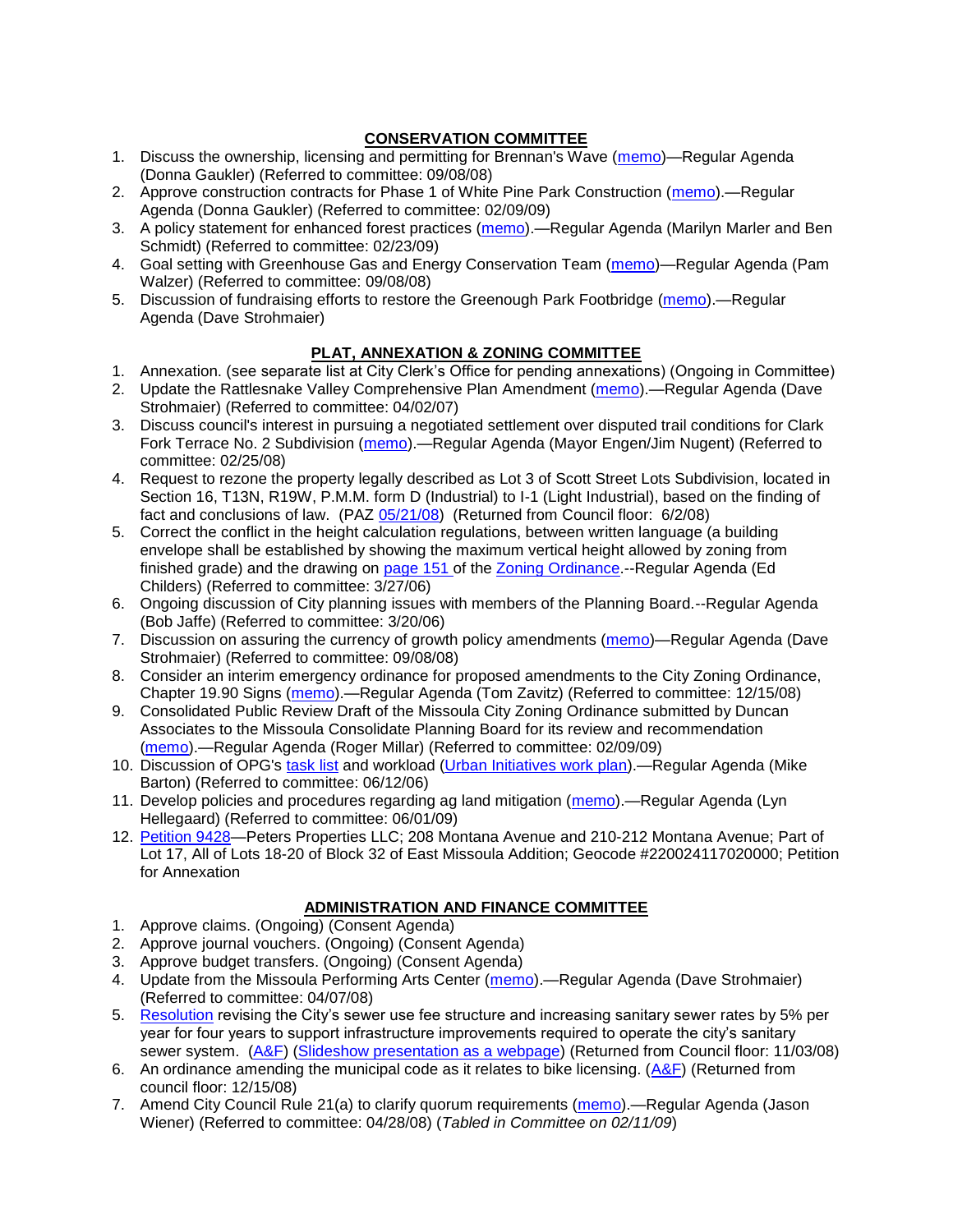- 8. Implications of establishing maintenance districts. [\(memo\)](ftp://ftp.ci.missoula.mt.us/Packets/Council/2009/2009-05-11/Referrals/MaintenanceDistricts.pdf) Regular Agenda (Bob Jaffe) (Referred to committee: 05/11/09)
- 9. Review the FY 2010-14 CIP projects in committee [\(memo\)](ftp://ftp.ci.missoula.mt.us/Packets/Council/2009/2009-03-23/Referrals/RefAFCIPBudgetReviewFY2010-2014CIP.pdf).—Regular Agenda (Brentt Ramharter) (Referred to committee: 03/23/09)
- 10. Consider the establishment of Parks and Street Maintenance Districts [\(memo\)](ftp://ftp.ci.missoula.mt.us/Packets/Council/2009/2009-05-04/Referrals/MaintenanceDistricts.pdf).—Regular Agenda (Bob Jaffe) (Referred to committee: 05/04/09)

# **PUBLIC WORKS COMMITTEE**

- 1. Consider the sizes of grease interceptors for the restaurant industry [\(memo\)](ftp://ftp.ci.missoula.mt.us/Packets/Council/2008/2008-04-21/Referrals/Industrial_waste_restaurants.pdf).—Regular Agenda (Stacy Rye and Bob Jaffe) (Referred to committee: 04/21/08)
- 2. Consider restructuring the city's Sewer Loan Program along the lines of the recently approved change to the Sidewalk & Curb Loan Fund.—Regular Agenda (Ed Childers) (Referred to committee: 06/26/06)
- 3. Discussion item regarding complete streets [\(memo\)](ftp://ftp.ci.missoula.mt.us/Packets/Council/2008/2008-11-03/Referrals/completestreetsreferral.pdf).—Regular Agenda (Jason Wiener) (Referred to committee: 11/03/08)
- 4. Information item to present the City's Master Sidewalk Plan. [\(memo\)](ftp://ftp.ci.missoula.mt.us/packets/council/2009/2009-01-12/Referrals/MstrSdwlkPlnREF.pdf)—Regular Agenda (Doug Harby) (Referred to committee: 01/12/09)
- 5. Discussion item to consider vacating portions of an 1896 petition County road on the westerly side of Miller Creek Road [\(memo\)](ftp://ftp.ci.missoula.mt.us/packets/council/2008/2008-10-06/Referrals/MllrCkROWVacREF.pdf).—Regular Agenda (Monte Sipe) (Referred to committee: 10/06/08)
- 6. Discussion of local, city-sponsored energy production [\(memo\)](ftp://ftp.ci.missoula.mt.us/Packets/Council/2008/2008-12-22/Referrals/LocaLPowerReferral.pdf).—Regular Agenda (Ed Childers) (Referred to committee: 12/22/08)
- 7. \$500 rebate or coupon toward connection of sewer through December 31, 2009 for existing homes. (Returned from Council floor: 05/18/2009) [\(PW\)](ftp://ftp.ci.missoula.mt.us/Packets/Council/2009/2009-05-18/090513pw.pdf)
- 8. George Elmer Drive Speed Limit [\(memo\)](ftp://ftp.ci.missoula.mt.us/Packets/Council/2008/2008-11-17/Referrals/GeorgeElmerSpeedLimit.pdf).—Regular Agenda (Bob Jaffe)(Referred to committee: 11/17/08)
- 9. Authorize speed limits [\(memo\)](ftp://ftp.ci.missoula.mt.us/Packets/Council/2008/2008-12-08/Referrals/ReferralAuthorizeSpeedLimits.pdf) [\(Speed Limits Memo –](ftp://ftp.ci.missoula.mt.us/packets/council/2008/2008-12-15/Referrals/SpeedLimitMemo.pdf) Steve King)[\(Presentation Maps\)](ftp://ftp.ci.missoula.mt.us/packets/council/2009/2009-01-05/Referrals/SpeedPresentation.pdf).—Regular Agenda (Ed Childers) (Referred to committee: 12/08/08)
- 10. Discussion on the leaf removal program [\(memo\)](http://www.ci.missoula.mt.us/DocumentView.aspx?DID=1490).—Regular Agenda (Jason Wiener) (Referred to committee: 06/08/09)
- 11. [Resolution](ftp://ftp.ci.missoula.mt.us/packets/council/2009/2009-03-16/Referrals/MllrCkROWVacRES.pdf) of intention to close and vacate certain portions of Miller Creek Road and Lower Miller Creek Road generally located between Briggs and the "Wye". [\(Resolution A\)](ftp://ftp.ci.missoula.mt.us/Packets/Council/2009/2009-04-13/Public Hearings/RESOLUTIONA-MillerCreekRoadPetitioners.pdf) [\(Resolution B\)](ftp://ftp.ci.missoula.mt.us/Packets/Council/2009/2009-04-13/Public Hearings/RESOLUTIONB-MillerCreekRoadStaff.pdf) (Staff [Report\)](ftp://ftp.ci.missoula.mt.us/Packets/Council/2009/2009-04-13/Public Hearings/MillerCreekVacationStaffReport.pdf) [\(map-](ftp://ftp.ci.missoula.mt.us/Packets/Council/2009/2009-04-13/Public Hearings/AerialMapExhibit.pdf)*6 MB file size*) [\(memo\)](ftp://ftp.ci.missoula.mt.us/Packets/Council/2009/2009-03-16/Referrals/WGMAmend2MllrCkREF.pdf) [\(PW\)](ftp://ftp.ci.missoula.mt.us/Packets/Council/2009/2009-03-23/090318pw.pdf) (Returned from Council floor: 4/13/09)

# **COMMITTEE OF THE WHOLE**

- 1. Mayor's Update Ongoing in Committee. (Mayor Engen)
- 2. Updates from Council representatives on the Health Board, Community Forum, Transportation Policy Coordinating Committee, other boards and commissions as necessary. – (Ongoing in Committee)
- 3. Joint meeting of the Mayor, City Council and County Commission; a facilitated quarterly OPG review as directed in the [Interlocal Agreement](ftp://ftp.ci.missoula.mt.us/Documents/Mayor/OPG/Adopted-ILA-2005.pdf) [\(Agenda 04/29/09\)](ftp://ftp.ci.missoula.mt.us/Packets/Council/2009/2009-04-27/090429cowjointagenda.pdf)—Ongoing (Mayor Engen)
- 4. Develop short and mid-term goals [\(memo\)](ftp://ftp.ci.missoula.mt.us/Packets/Council/2007/2007-04-23/Referrals/Council_Goals.pdf).—Regular Agenda (Bob Jaffe) (Referred to committee: 4/23/2007)
- 5. Discuss possibilities for enhancing the applicant pool for vacancies on volunteer boards and commissions [\(memo\)](ftp://ftp.ci.missoula.mt.us/Packets/Council/2007/2007-09-17/Referrals/board_and_commission_recruitment.pdf).—Regular Agenda (Dave Strohmaier) (Referred to committee: 09/17/07)
- 6. Joint meeting between the Missoula City Council and the Missoula County Public Schools' Board of Trustees [\(memo\)](ftp://ftp.ci.missoula.mt.us/Packets/Council/2007/2007-09-17/Referrals/Council_School_Board_referral.pdf).—Regular Agenda (Dave Strohmaier) (Referred to committee: 09/17/07)
- 7. Examination of Office Planning and Grants [\(memo\)](ftp://ftp.ci.missoula.mt.us/Packets/Council/2008/2008-09-08/Referrals/080825HendricksonOPGreferral.pdf)—Regular Agenda (John Hendrickson) (Referred to committee: 09/08/08)
- 8. Review CIP funding mechanism, vehicle replacement policy, department vehicle use practices, specifically Police, Fire, and Parking Commission [\(memo\)](ftp://ftp.ci.missoula.mt.us/Packets/Council/2008/2008-11-10/Referrals/ReviewBudgetary.pdf).—Regular Agenda (Ed Childers) (Referred to committee: 11/10/08)
- 9. Outside legal consultation on the legal opinion regarding zoning rewrite [\(memo\)](ftp://ftp.ci.missoula.mt.us/Packets/Council/2009/2009-05-04/Referrals/LegalCouncilZoningRewrite.pdf).—Regular Agenda (John Hendrickson) (Referred to committee: 05/04/09)
- 10. Referral of support for the Expo-Center [\(memo\)](ftp://ftp.ci.missoula.mt.us/Packets/Council/2009/2009-05-04/Referrals/Expocenterreferral.pdf).—Regular Agenda (John Hendrickson) (Referred to committee: 05/04/09)

# **URBAN WILDLIFE SUBCOMMITTEE**